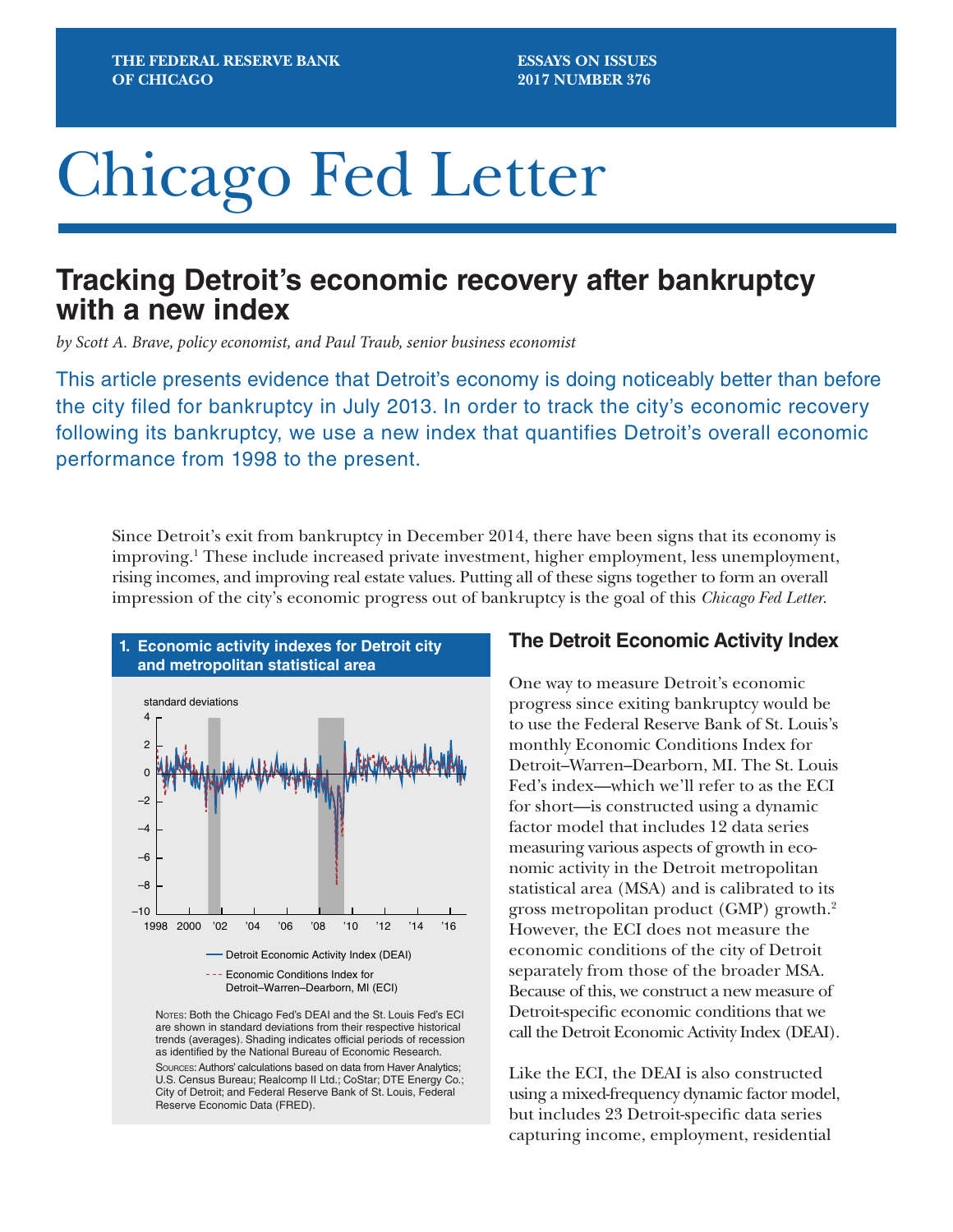

and commercial real estate activity, electric customer counts, tax revenues, and port activity.<sup>3</sup> The DEAI is calibrated so that Detroit's historical growth trend (average) equals zero, meaning that an index value greater than zero implies the city's economic activity is growing faster than trend and, conversely, a value less than zero implies its activity is growing slower than trend. The index is then measured in standard deviation units from trend growth. The limited availability of many of the data series that make up the DEAI restricts how far back it goes in comparison with the ECI; the DEAI's history extends back to only 1998.

Figure 1 features both the DEAI and the ECI. For the sake of comparison, the ECI was scaled to match the construction of the DEAI. From this figure, it is easy to see that growth in the MSA's economic activity correlates well with that of the city of Detroit. Both Detroit and the MSA suffered significantly during the 2008–09 recession. Following the recession, Detroit's growth in

economic activity kept falling below trend for an extended period of time. Moreover, the city's economic growth more frequently dropped back into negative territory than the MSA's: In fact, from the trough of the recession in June 2009 through September 2016, the DEAI slipped into negative territory 23 times, versus just 11 times for the ECI.

# **Gross city product for Detroit**

Following the St. Louis Fed's methodology for the ECI, we can use the GMP growth rate of the Detroit–Warren–Dearborn MSA as a basis for the trend growth rate of the DEAI. The mixed-frequency dynamic factor model underlying the DEAI can then be used to create a separate index for Detroit's annual "gross city product" (GCP).4 The U.S. Bureau of Economic Analysis (BEA) does not currently produce such a measure for the city of Detroit, which necessitates our using the historical average of GMP growth to calibrate the DEAI's trend growth rate. This assumption is defensible, however, based on the similarity between the ECI and DEAI observed in figure 1.

Figure 2 displays both an index for Michigan's gross state product (GSP) and our estimated GCP index for Detroit. In comparing the two indexes, we note that the current economic outputs for both Michigan and Detroit remain below their respective previous peaks. Detroit's GCP peaked in 2000 and continued on a general decline until bottoming out in 2010. In contrast, Michigan's GSP suffered only a slight setback during the 2001 recession, recovering to a new peak in 2005.

Figure 3 contains the index level and annual percent change for both Michigan GSP and Detroit GCP from 1997 through 2016 (corresponding to the data for figure 2). From figure 3, it is obvious that Detroit's economy suffered greatly in the aftermath of both the 2001 and 2008–09 recessions: By 2010, Detroit GCP had fallen to just 87.3% of its 1997 level, while Michigan GSP had slipped to 99.1% of its 1997 level. Given the severity of Detroit's economic decline during the first decade of the new millennium, it is perhaps not surprising then to see that annual growth for Detroit has exceeded that for Michigan in recent years. This is partly because Detroit has been growing from a much lower point than the state as a whole.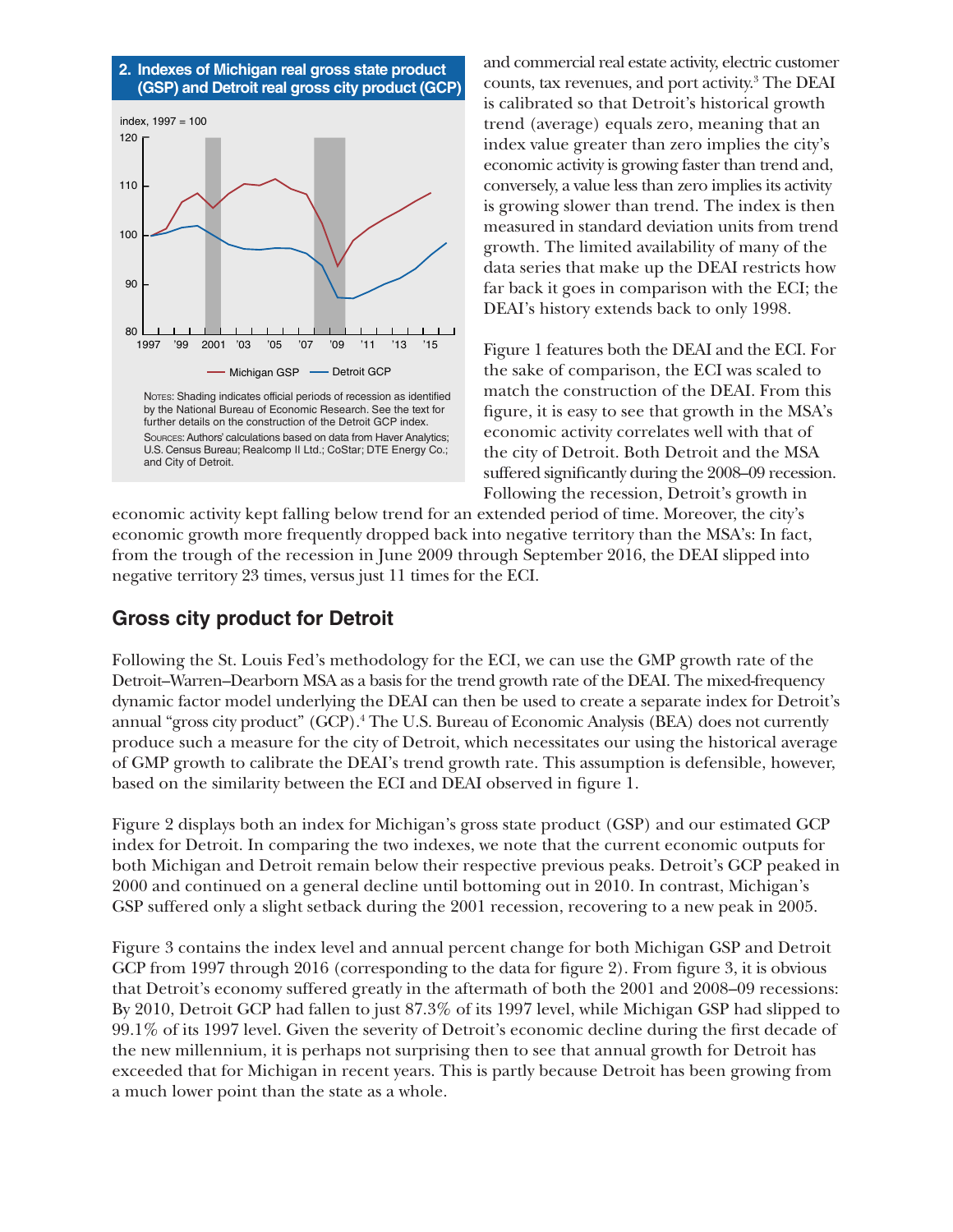#### **3. Michigan real gross state product (GSP) and Detroit real gross city product (GCP), by index level and annual percent change**

| Year | $Index, 1997 = 100$ |                    | Annual percent change |                    |
|------|---------------------|--------------------|-----------------------|--------------------|
|      | <b>Michigan GSP</b> | <b>Detroit GCP</b> | <b>Michigan GSP</b>   | <b>Detroit GCP</b> |
| 1997 | 100.0               | 100.0              |                       |                    |
| 1998 | 101.5               | 100.6              | 1.5                   | 0.6                |
| 1999 | 106.9               | 101.7              | 5.3                   | 1.1                |
| 2000 | 108.7               | 102.1              | 1.7                   | 0.4                |
| 2001 | 105.7               | 100.2              | $-2.8$                | $-1.9$             |
| 2002 | 108.6               | 98.3               | 2.7                   | $-1.9$             |
| 2003 | 110.6               | 97.4               | 1.8                   | $-0.9$             |
| 2004 | 110.3               | 97.2               | $-0.3$                | $-0.2$             |
| 2005 | 111.6               | 97.6               | 1.2                   | 0.3                |
| 2006 | 109.6               | 97.5               | $-1.8$                | $-0.1$             |
| 2007 | 108.5               | 96.5               | $-1.0$                | $-1.1$             |
| 2008 | 102.6               | 94.0               | $-5.4$                | $-2.6$             |
| 2009 | 93.9                | 87.5               | $-8.5$                | $-6.9$             |
| 2010 | 99.1                | 87.3               | 5.5                   | $-0.2$             |
| 2011 | 101.6               | 88.7               | 2.5                   | 1.6                |
| 2012 | 103.5               | 90.2               | 1.9                   | 1.7                |
| 2013 | 105.2               | 91.4               | 1.6                   | 1.3                |
| 2014 | 107.1               | 93.4               | 1.8                   | 2.1                |
| 2015 | 108.8               | 96.2               | 1.6                   | 3.0                |
| 2016 | n.a.                | 98.6               | n.a.                  | 2.5                |

Notes: n.a. means not available. See the text for further details on the construction of the Detroit GCP index.

Sources: Authors' calculations based on data from Haver Analytics; U.S. Census Bureau; Realcomp II Ltd.; CoStar; DTE Energy Co.; and City of Detroit.

## **Post-bankruptcy progress**

Detroit entered bankruptcy in July 2013 and exited bankruptcy just 18 months later, in December 2014. This made it not only the biggest municipal bankruptcy by debt (estimated at \$18 to \$20 billion) in U.S. history but also one of the fastest resolved. In 2013, years of declining economic output and falling personal incomes made it seem inevitable that Detroit was headed for bankruptcy; and investors, betting on an eventual recovery, started to acquire large areas of the city. For instance, Detroit native and founder of Quicken Loans Dan Gilbert had already embarked on a project to revitalize a two-square-mile area of downtown Detroit prior to the bankruptcy. By April 2013, Gilbert had invested \$1 billion to acquire nearly three million square feet of real estate in the downtown area.<sup>5</sup>

The influx of new capital and an improved attitude about Detroit's recovery following its bankruptcy started to pay early dividends for the city. In fact, while Detroit's municipal government was still working out the details for exiting bankruptcy, the city's economic conditions were already starting to improve. When Detroit entered bankruptcy in July 2013, its economy was still almost 10% below its 1997 level according to our GCP estimates in figure 3. Starting in 2014, Detroit's rate of growth in GCP began to recover, reaching a robust 3% rate in 2015 and remaining at above a 2% rate in 2016. Our estimates indicate that with annual growth above trend in recent years, Detroit's GCP was actually down only 1.4% relative to its 1997 level as of December 2016, though it was still below its previous peak reached in 2000 by about 3%.

Another way to look at Detroit's economic recovery that doesn't depend on our estimate of its GCP is to examine the recent history of the city's real per capita income (PCI) data. The city's real PCI, derived from the U.S. Census Bureau's *American Community Survey*, is released with a substantial lag such that final data for 2016 will not be available until the fall of this year. However, given that this data series is a component of the DEAI, we can already project it for 2016 with our dynamic factor model.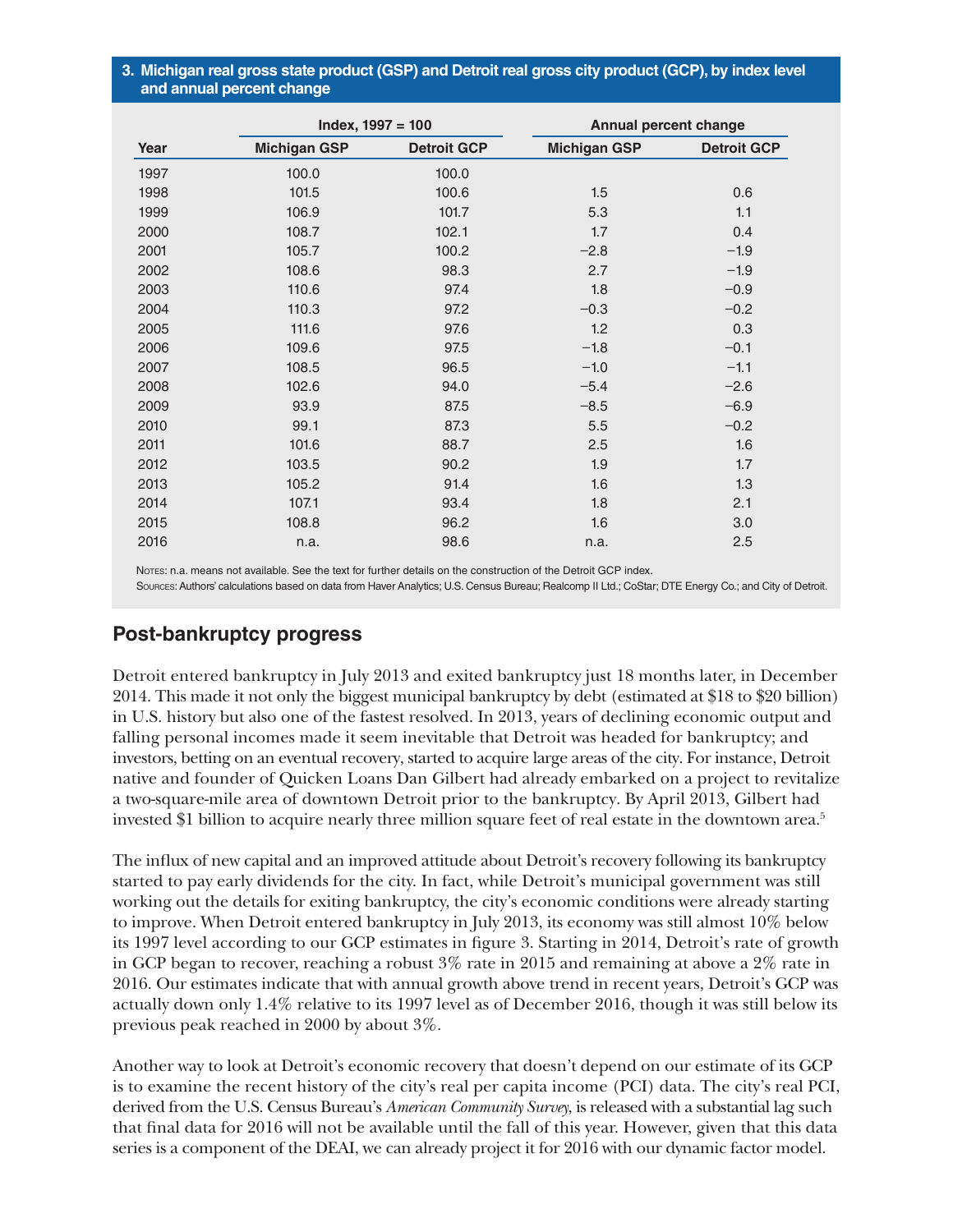#### **4. Detroit city real per capita income**



#### **5. Detroit city employment and unemployment rate**



Figure 4 plots Detroit's real PCI data over the

period 2007–15, along with our 2016 estimate. Between 2007 and 2012, Detroit's real PCI declined for five consecutive years. By 2012, it had fallen by about 9% relative to its 2007 level. During the years that Detroit was in bankruptcy (2013 and 2014), its real PCI was roughly flat. However, according to our estimates, after exiting bankruptcy, growth in Detroit's real PCI averaged closer to 4% for the years 2015 and 2016—with PCI exceeding its previous peak in 2015 before reaching a level of \$16,085 in 2016 (up from just \$13,956 in 2012). Even with these gains, however, Detroit's real PCI remains roughly half the size of real per capita income for the broader MSA (\$29,736 in 2015).

The increase in real per capita income for residents of the city of Detroit is consistent with the substantial improvement in its labor market shown in figure 5. Detroit employment and unemployment are two of the most significant variables in the DEAI, which drive much of its month-to-month variation. According to our estimates of seasonally adjusted data from the U.S. Bureau of Labor Statistics, Detroit has seen a steady increase in employment and a steady decrease in unemployment in recent years: Since exiting bankruptcy in late 2014, roughly 11,000 jobs have been added and the unemployment rate has declined a little more than  $1.5$  percentage points.<sup>6</sup> To be fair, some of the decline in the unemployment rate was likely the result of a declining labor force; but according to our seasonally adjusted estimates, Detroit's labor force stopped declining in September 2015, and has since increased by 6%.

# **Conclusion**

In summary, the Detroit Economic Activity Index shows that Detroit's economy has been improving since the city emerged from bankruptcy and has come a long way in just a few years. However, there remains room for improvement. As a recent article points out, not all of Detroit's residents are experiencing the same benefits of the city's economic rebound across its roughly 140 square miles.<sup>7</sup> There are also other challenges for Detroit's economy beyond what has been covered in this article—such as improving schools, access to affordable housing, and neighborhood safety, as well as creating a better regional transit system.<sup>8</sup> We will continue developing the DEAI, and expect to make its results publicly available at a later date.